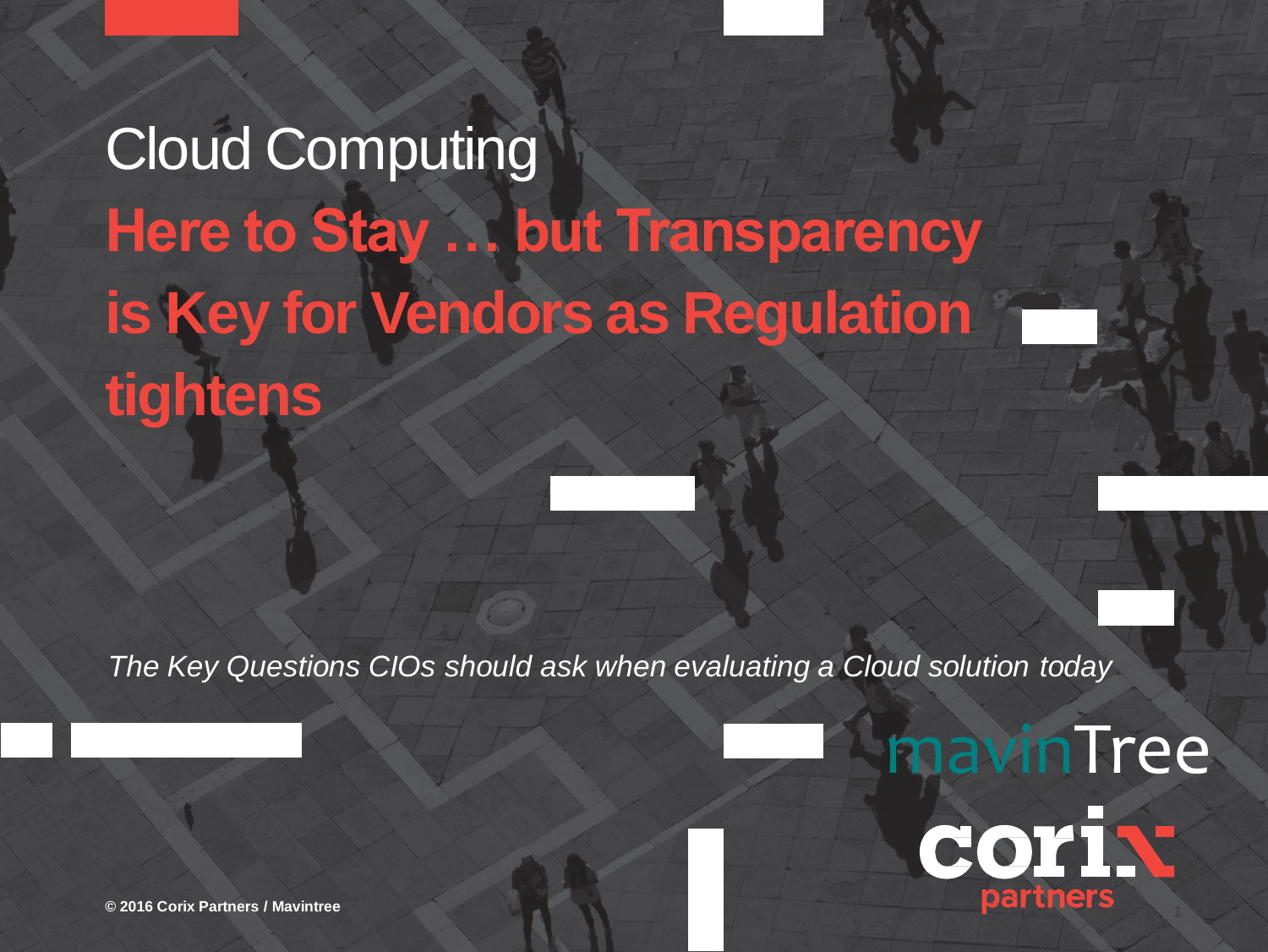## Corix Partners first analysed "Security in the Cloud" back in 2012

In 2012, the pressure on the CIO and other C-level executives was principally to reduce cost whilst also increasing flexibility.

• Corix Partners whitepaper: ["A balanced approach to cloud computing"](http://corixpartners.com/a-balanced-approach-to-cloud-computing-pdf/)

Mostly, this meant moving activities previously done in-house into the Cloud, in the context of the early stages of what has become know as "Digital Transformation"



**However, there was a significant, and largely unquantified, reluctance by many to move into the Cloud, cyber security being seen as the dominant blocking factor**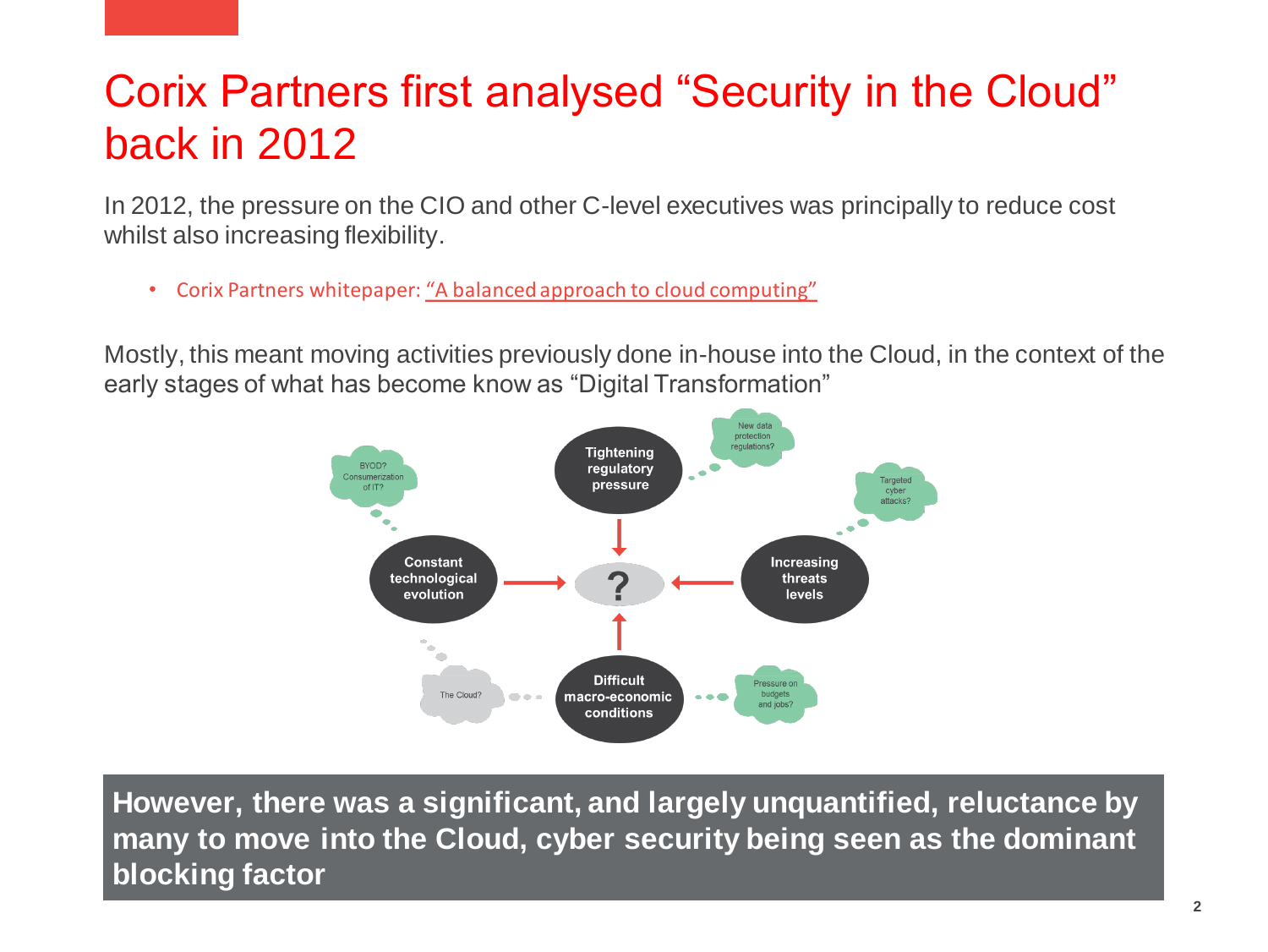## How has Cloud Computing changed since 2012

The pressures on the CIO and other C-level executives has continued to grow but there is a much greater emphasis on flexibility and agility

- Digital Transformation is gathering pace and disrupting most business sectors
- Cost effectiveness is still important but often not the primary driver

Cloud Acceptance has continued to grow steadily in spite of any security concerns

Many new digital services are being created in the Cloud and do not exist elsewhere or without it

Cloud Service providers have considerably matured their offerings and the market has consolidated at the top end

Cloud vendor assessments have become common place

• In today's increasingly complex business environment, many organisations are both customers and suppliers of digital services

**The use of the Cloud is unavoidable and the question has shifted from IF to HOW to use the Cloud**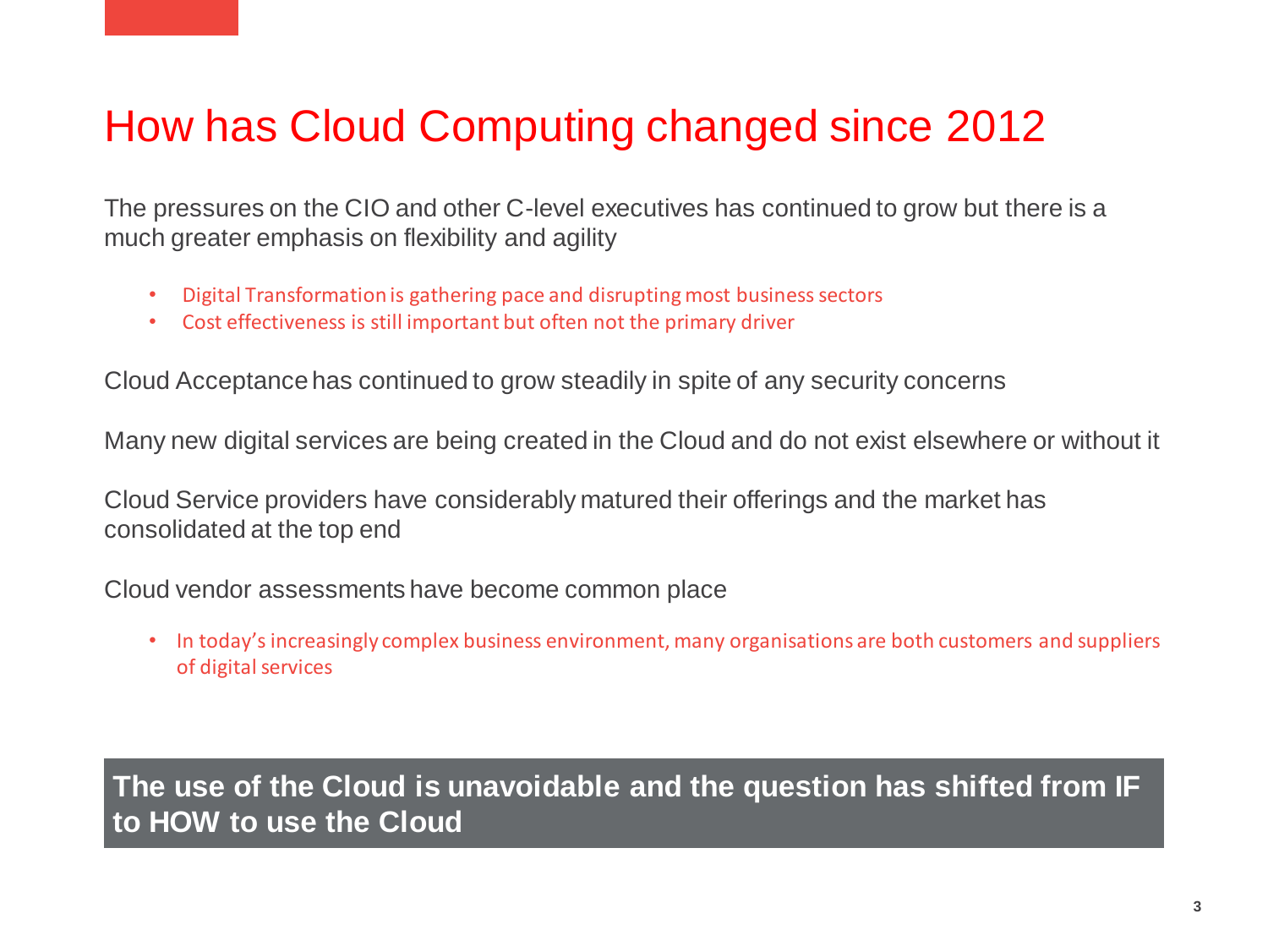## Today's Cloud Marketplace

The Cloud marketplace is dominated by a number of major players:

- $\div$  Amazon
- **❖ Google**
- **☆ IBM**
- **❖** Microsoft

Many of the smaller Cloud Service providers are leveraging the infrastructure provided by one of the major players

• Consequently, the supply chain is more complex and may not be obvious

"The Cloud" is not just one concept and hides many different products and combinations

- In our 2012 whitepaper, we highlighted that IaaS, PaaS and SaaS are all seen as part of "the Cloud" but are in fact very different products
- Pure IaaS appears to be in decline and Hybrid Cloud solution (a mix of external and internal services) have become very common

Commoditisation has reached a point where Cloud-based services are almost dematerialised and it is simply their availability which is now key to users

• Irrespective of any underlying technology components (networks, servers, datacentres, etc.) which are still present but are treated as a mere – invisible – utility managed by the Cloud Service providers

**Transparency of Cloud Service providers over their operations and their supply chain is becoming critical to engineer customers' trust**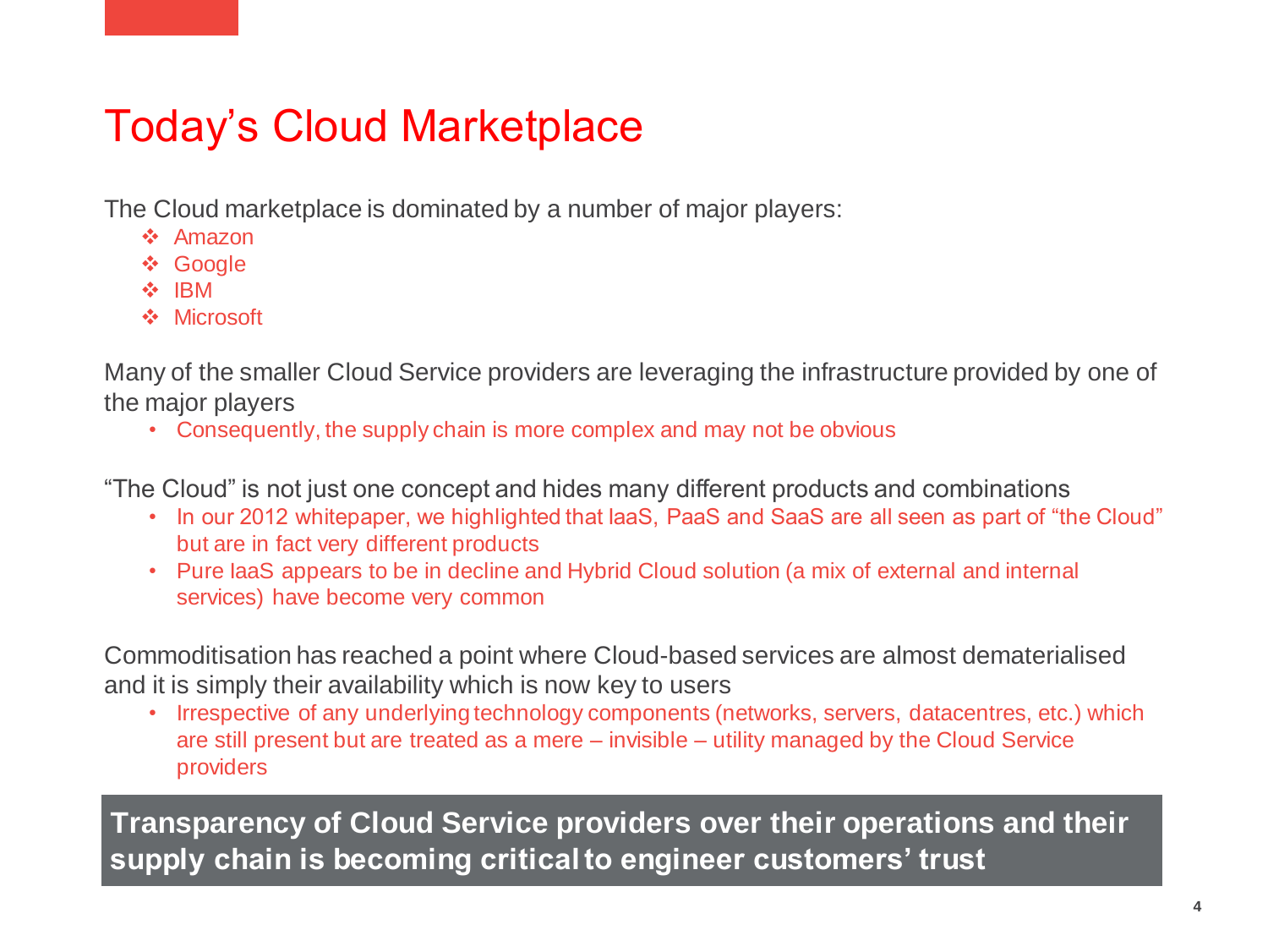## Consequence of Commoditisation is Compromise

The main advantages of the Cloud are directly derived from the commoditisation of computing resources

- Cost pay for want you use when you use it
- Flexibility scale up and down on demand

Consolidation of the Cloud marketplace over recent years has led to the emergence of new industry giants and the reinforcement of others

- Cloud Service Providers deliver the same services to multiple customers so cannot allow a single customer to potentially impact their other customers
- Individual organisations cannot expect to exert as much influence over the Cloud Service Providers as they used to
- Traditionally, organisations have required service providers to comply with the purchasing organisation's own IT Policies and Standards: It may now become a matter of compromise

Understanding the extent of such compromise and establishing an achievable and realistic level of assessment of Cloud services is becoming key for most organisations, as regulation tightens (e.g. GDPR in the EU, in addition to pre-existing regulations such as PCI DSS etc…)

Business units, IT, Information Security, Risk and Compliance need to work hand in hand on these matters

**The tightening of regulations such as GDPR in the EU will force organisations to leverage on transparency, trust and relationships with Cloud Service Providers to demonstrate compliance**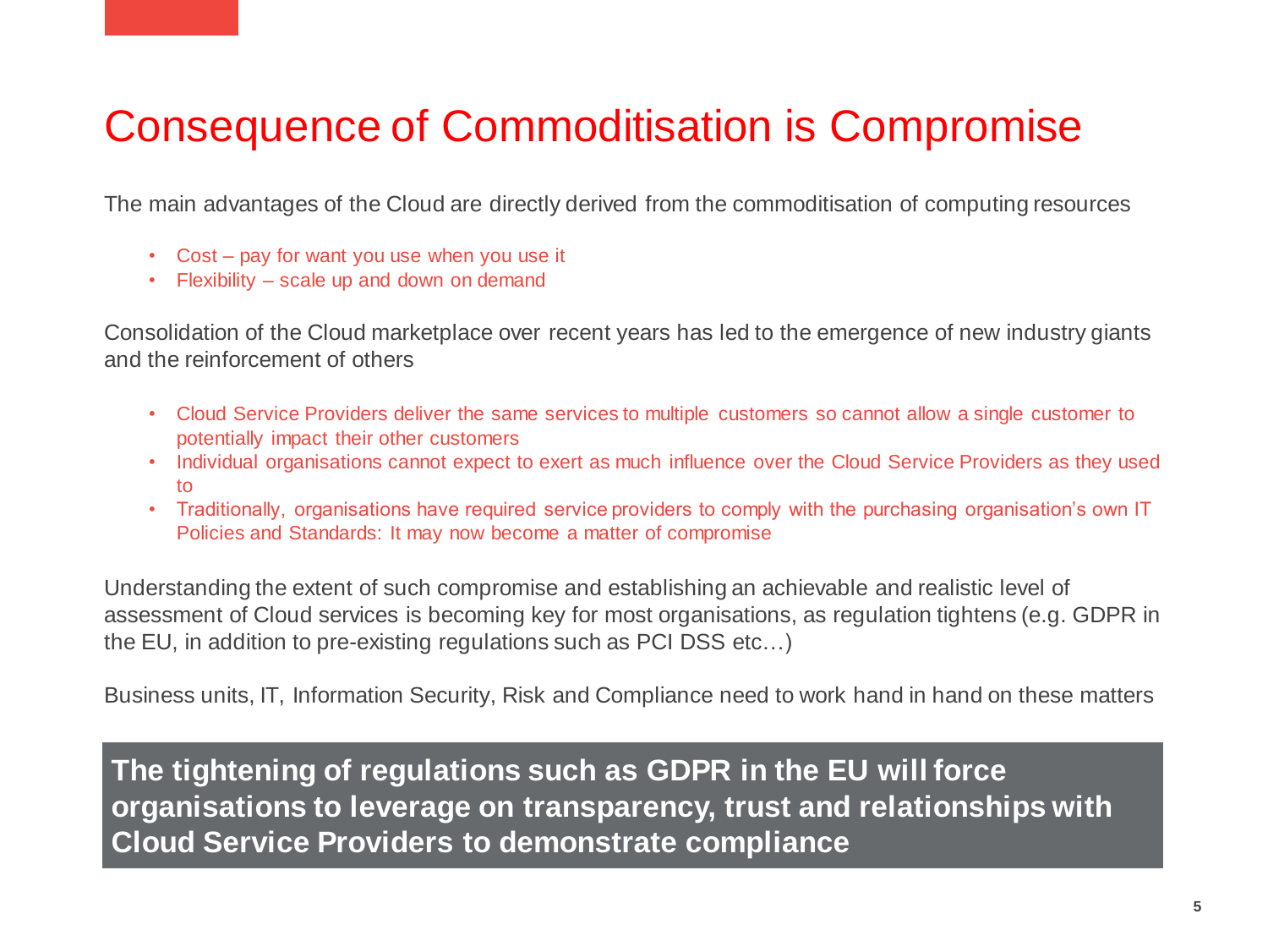## Cloud Service providers must also compromise in the face of increased regulations for their clients

Major Cloud Service Providers have developed mature technology offerings, often originally based on their own internal IT requirements

However, the potential complexity of their supply chain makes it more important to have well defined and understood security processes

Cloud Service Providers must expect increasing compliance demands from their clients as they themselves come under increased compliance pressure

Cloud Service Providers must expect that they will have to be more transparent and demonstrate full adherence to security good practices

- Industry standards play a significant role in defining good practices
- But independent verification that Cloud Service Providers adhere to these good practices is key, and is more important than only obtaining certification

Failure to respond positively and transparently to data security and compliance demands from clients could push business away, as compliance pressure and higher fines reduce the market's appetite for the "commoditisation compromise"

**Cloud Service Providers will be judged by their ability to deliver a demonstrably secure and compliant service and this will determine which are successful and prevail**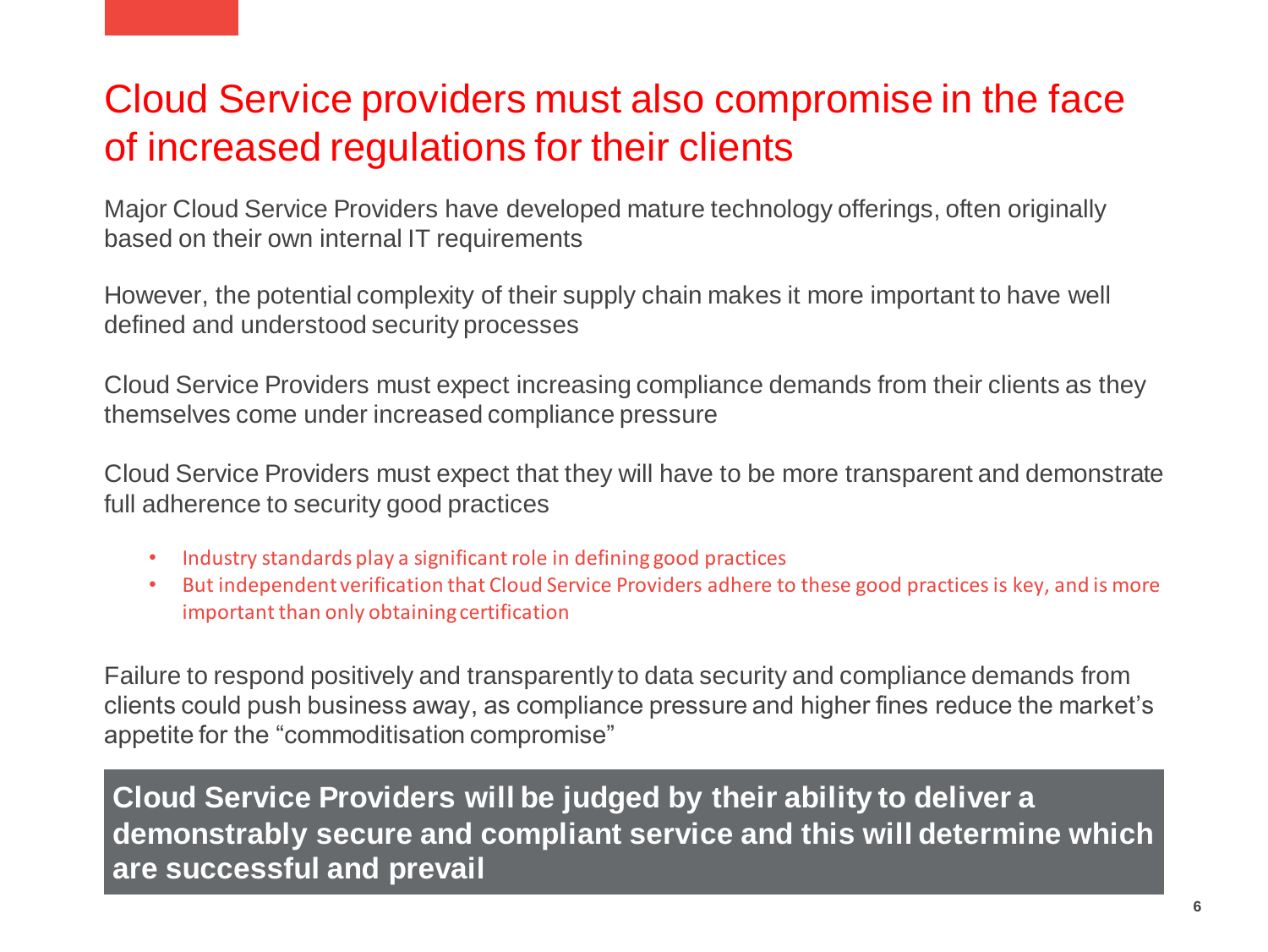### Mid-Term View > GDPR to force a tightening of assessment and relationships with Cloud vendors

GDPR has been adopted within the European Union and will come into full force by 25th May 2018

• GDPR – General Data Protection Regulation (Regulation (EU) 2016/679)

GDPR gives back control of personal data to EU citizens and provides a regulatory environment for international business active within the EU

GDPR re-enacts and strengthens many aspects of earlier legislation (data transfers, data residency) and introduces obligatory disclosure of data breaches together with much heavier fines

All organisations conducting business in the EU or with EU citizens will be impacted and this should drive a significant increase of attention towards data protection and privacy

There is evidence that the major Cloud vendors are already taking this seriously and are determined to ensure their services are endorsed by the EU commission

• Microsoft won in US Court of Appeals so it does not have to disclose data on one of its servers in Ireland to the US Government (14<sup>th</sup> July 2016)

**Data Protection remains the responsibility of each organisation, and they will need to manage all suppliers more actively, including Cloud Service providers, to avoid major fines and reputational damage**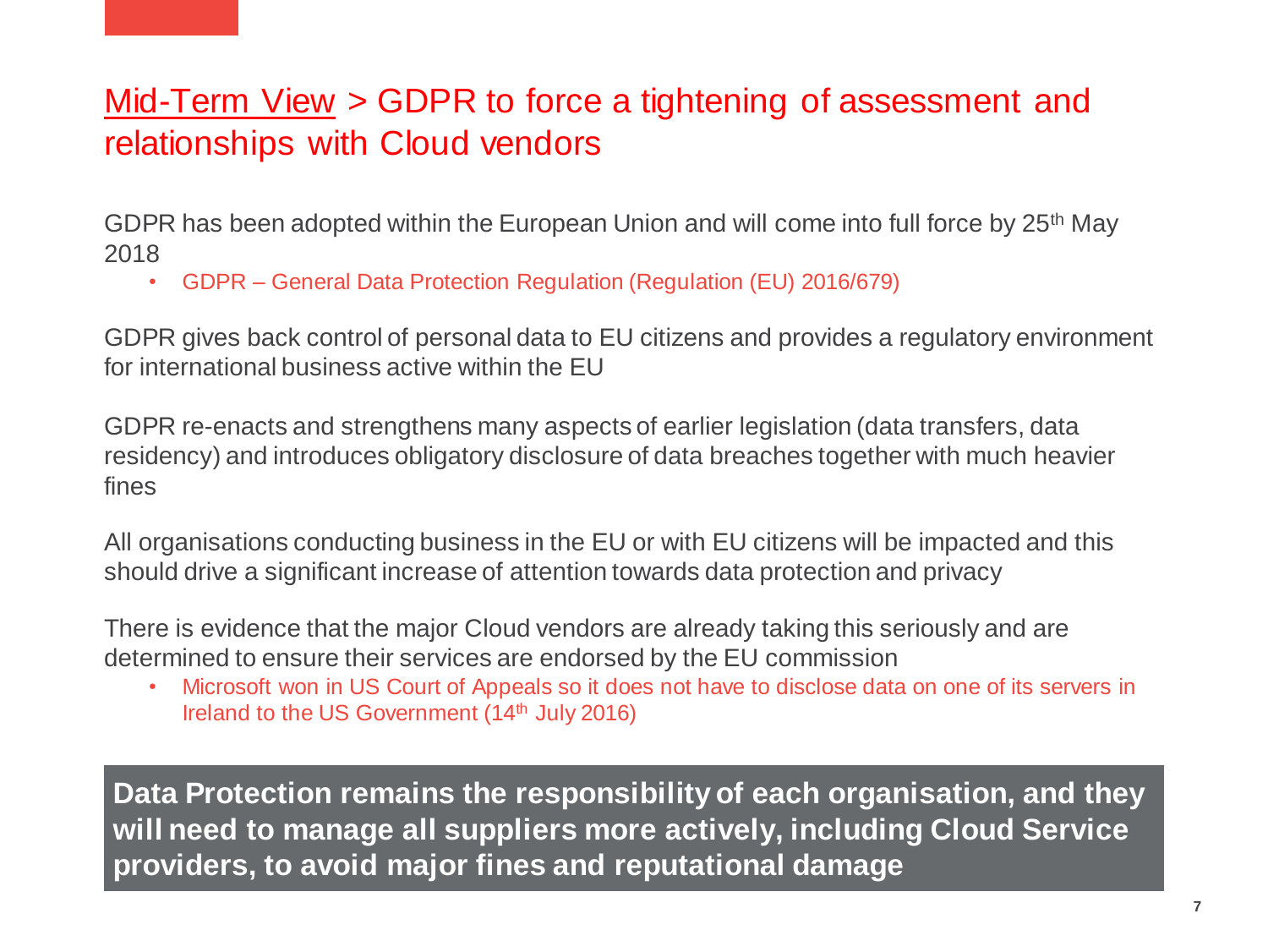### Long Term View > Competition for talent and ongoing digital transformation to drive acceleration of move towards the Cloud

Major Cloud Service providers are able to attract, retain and invest in talent more easily because of their scale

- Better career opportunities for technical specialists are likely to exist with major Cloud Service providers
- Other organisations will find it increasingly difficult to attract skilled specialists and there is likely to be a significant premium

The rarity and/or cost of specialist skills required to run commodity services "in-house" (e.g. email and office automation) will lead more organisations to turn to Cloud Services providers for these services

Digital Transformation is radically changing the way IT Services are procured, delivered and operated

• "Shadow IT" is already common place and could become mainstream as the business can just procure IT Services which are then run externally without the involvement or even knowledge of the CIO

**The role of the CIO needs to evolve to retain control as the Cloud becomes the only dominant platform to deliver digital services, or the CIO will just be left running internal legacy IT Services**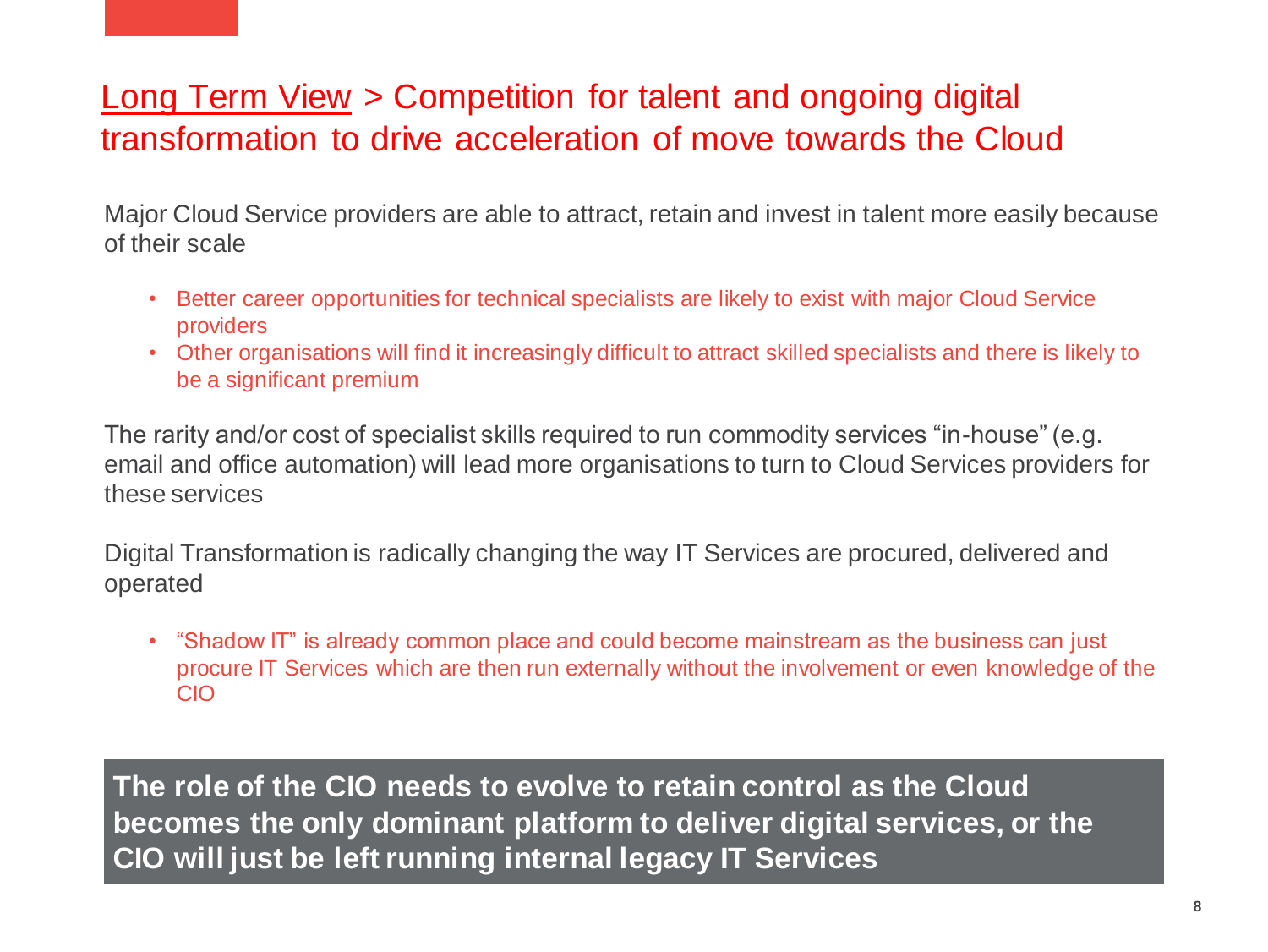## Summary of Key Points

- The use of the Cloud is unavoidable and the question has shifted from IF to HOW to use the **Cloud**
- Transparency of Cloud Service providers over their operations and their supply chain is becoming critical to engineer customers' trust
- The tightening of regulations such as GDPR in the EU will force organisations to leverage on transparency, trust and relationships with Cloud Service Providers to demonstrate compliance
- Cloud Service Providers will be judged by their ability to deliver a demonstrably secure and compliant service and this will determine which are successful and prevail
- Data Protection remains the responsibility of each organisation, and they will need to manage all suppliers more actively, including Cloud Service providers, to avoid major fines and reputational damage
- The role of the CIO needs to evolve to retain control as the Cloud becomes the only dominant platform to deliver digital services, or the CIO will just be left running internal legacy IT **Services**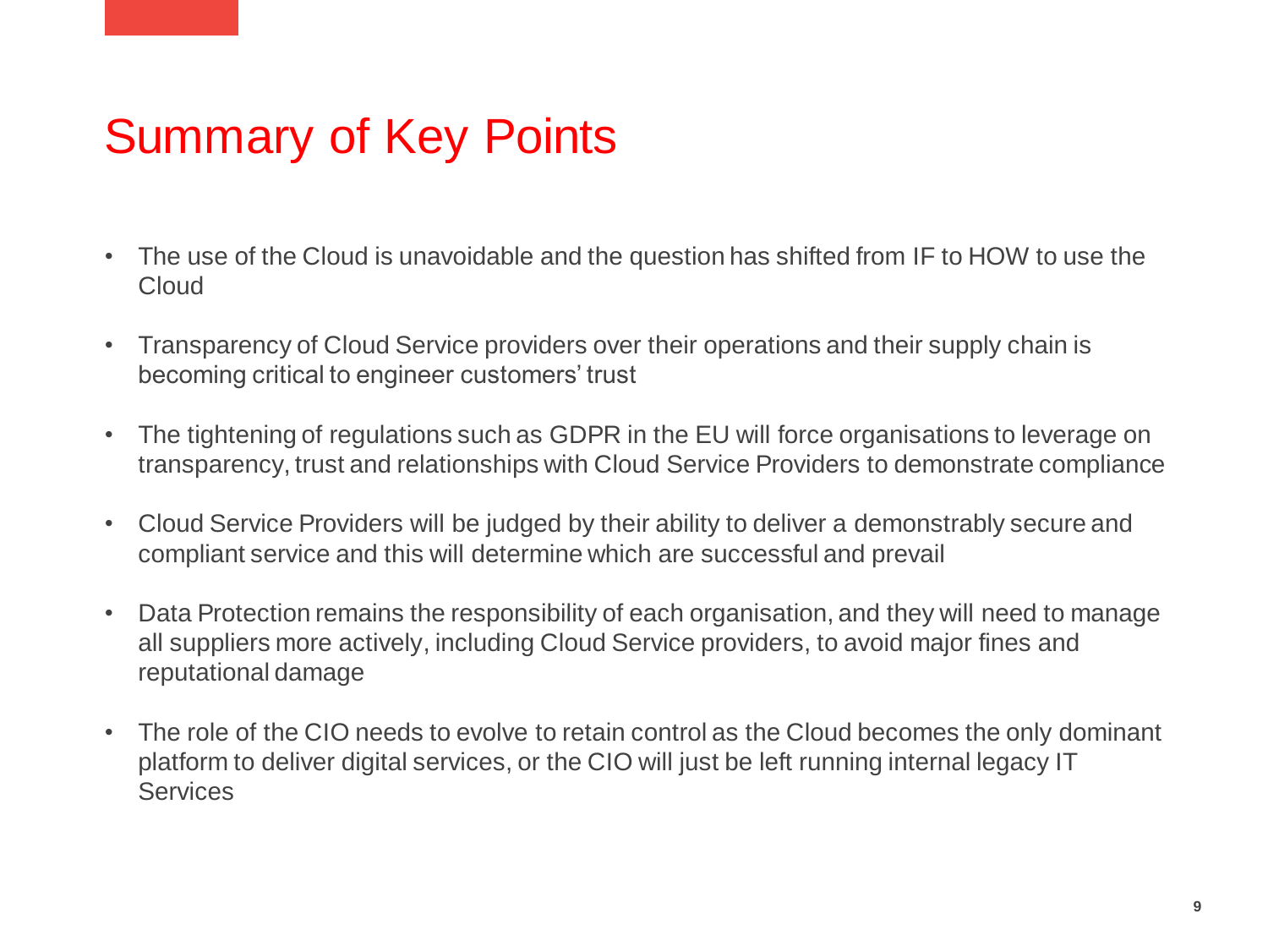## The Key Questions CIOs should ask when evaluating a Cloud solution today

- **Business Sensitivity:** What are the business processes associated with the solution, and what is their overall importance and value for the organisation?
- **Data Sensitivity:** What is the legal or regulatory sensitivity of the data required or supplied to execute those processes?
- **Security & Compliance:** Does the sensitivity of the data and associated business processes impose specific requirements on the solution, over and above you internal security policies, and what are those? (e.g. data residency, data encryption etc…)
- **Transparency & Risk:** Is the real supply chain supporting the solution transparent enough (suppliers and their sub-contractors) and have you got access to all the information you need to assess the real risk profile of the solution?
- **Consistency of Approach:** Are you assessing risk consistently across all architectural components of the solution (internal / external / hybrid)?
- **Validity of Costs Model:** Have you factored the costs of investigating and handling potential data breaches in your ongoing operating model?